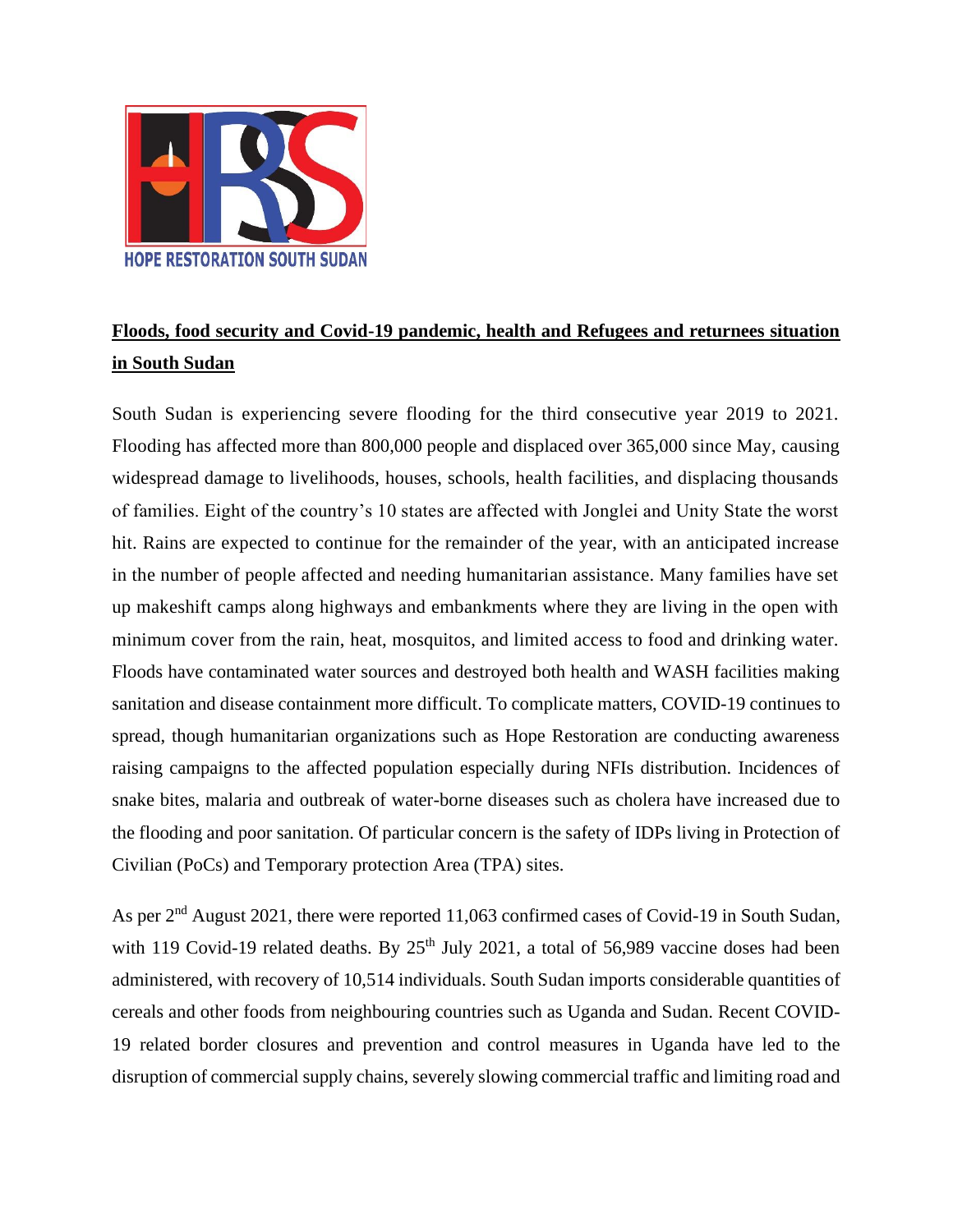river entry points into the country. Humanitarian supply chains are also being affected by these same slowdowns.

The protracted political crisis, outbreaks of sub-national inter-communal violence and natural disasters, such as severe flooding, have left 1.7 million South Sudanese internally displaced across all 78 counties. Conditions are not conducive for promoting or facilitating voluntary repatriation in safety and dignity to South Sudan due to ongoing pockets of armed conflict and human rights violations. This is despite the signing of the Revitalized Agreement on the Resolution of the Conflict in the Republic of South Sudan (R-ARCSS) by the warring parties in September 2018 and the formation of the Transitional Government of National Unity in February 2020. About 80% of the population lives in rural areas and a large part is dependent on subsistence agriculture and humanitarian assistance. The consecutive floods, economic downturn, civil insecurity, and the effects of COVID19 have exacerbated an already fragile situation. It's estimated that 7.2 million people or 60% of the total population were already food insecure before the impact of the floods. Between January and June 2021, DTM reported on 268 spontaneous and 11 organized instances of population movement comprising of 411,105 IDPs (82%) and 90,764 returnees (18%) across ten states and Abyei Administrative Area. Localized conflict accounted for most displacement (60%), while further 20 per cent was the result of national disaster (flooding). Forty-four per cent of the IDPs were displaced by localized conflict to locations in Warrap, and 10 per cent in Upper Nile.

Access to health services with a limited number of health care workers, facilities, and supplies, poor roads and a lack of transport, and cultural beliefs produced some of the worst health indicators in the world. Around 75 per cent of all child deaths are due to preventable diseases, such as diarrhea, malaria and pneumonia. South Sudan is one of the countries with the lowest rate of vaccination against COVID-19 in the world – just 1.3% of the population have had one dose and 0.3 both jabs. Poor access to health services, a limited number of health workers and lack of access to health services have produced some of the worst health indicators in the world, with a child mortality rate of 96 deaths per 1,000 live births.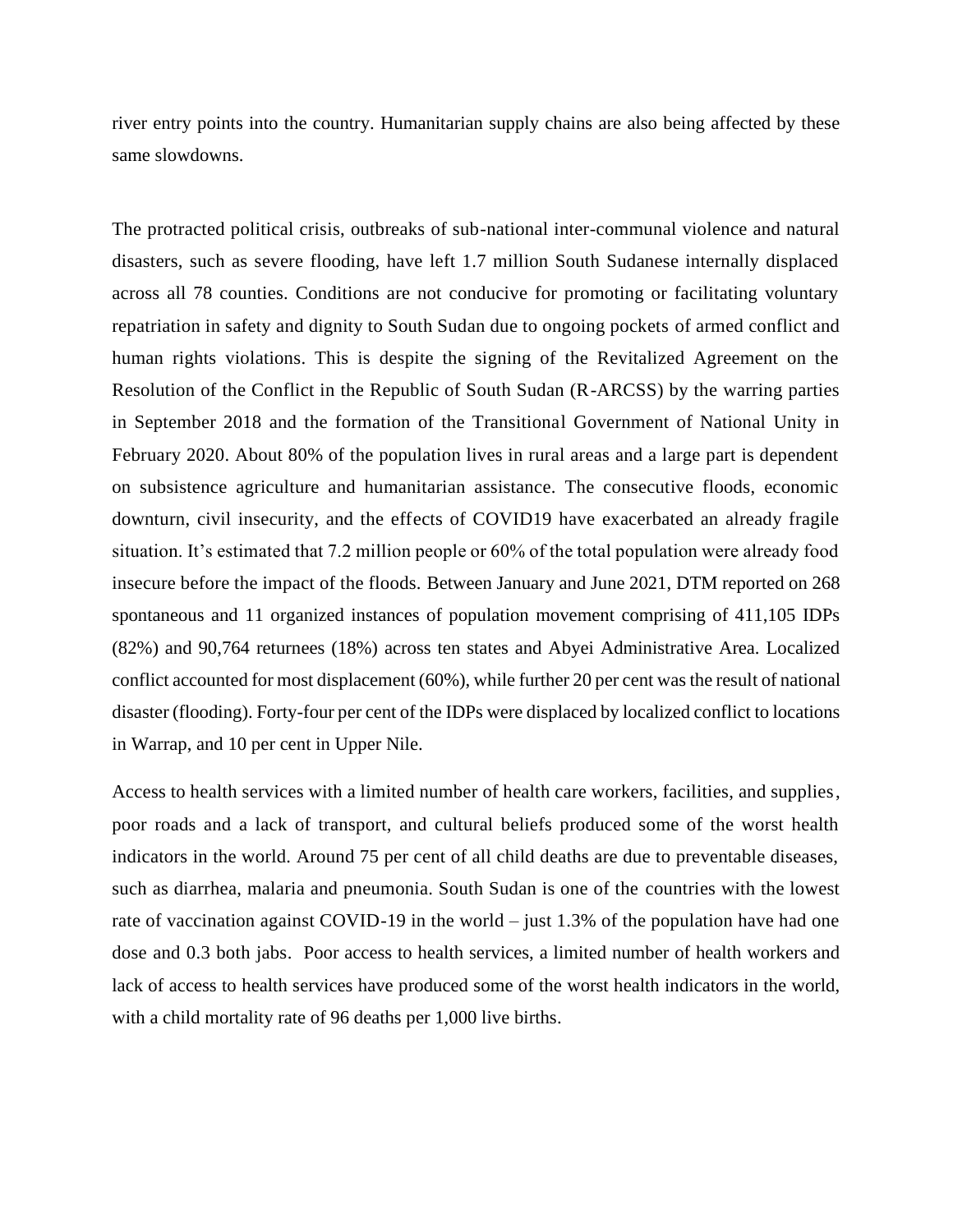In conclusion, both Livelihoods activities of men and women have been affected as a result of the flooding. Women no longer collect firewood, thatching grass, engage in manual labor, make siting mats or collect gravels and sand for construction. There is no any viable income sources for both gender. Many areas have been flooded making access difficult even to market. Most basic services have been affected especially school which is no longer functioning due to COVID-19 lockdowns. Heath services are available but limited supply of mosquito nets and also access is difficult to some health centers due to flooding situation. There is no longer food supply in the houses and market is out of reach due to lack of purchasing power. Agencies carrying out protection activities have been overwhelmed by the increased needs of support by the affected individuals mainly women and girls. GBV cases are on the rise in areas of Kanhial and Maluak due to the recent cattle raids and flooding. The elderly, chronically ill individuals, female headed households, child headed households and those with protection needs have been severely affected by the disaster which has continued to date. There is need for humanitarian assistance in order to save lives and alleviate suffering of women, girls, boys and men. Due to congestion, increased poverty and stress created by the crisis, GBV cases are on the rise in most parts of the affected locations.

## **Recommendations**

- Construction of temporary structures for girls and women friendly spaces in the displacement's sites
- Assist the most vulnerable household and individual to relocate to higher grounds areas
- Immediate community support to persons living with disability through existing community-based protection network (CBPN)
- Distribution of solar lamp, to prevent the rising number of snake bites reported by health workers and also to prevent occurrences of GBV cases that might occur at night hours.
- There is need to start profiling and registration of children especially the unaccompanied and separated children and provision of interim care to unaccompanied minors to safeguard their safety by the CP partners in the area.
- Family tracing and reunification services. There is need to fund child protection services so as to establish and strengthen child protection committees to monitor child protection incidents and report to the relevant organizations that deals with protection.